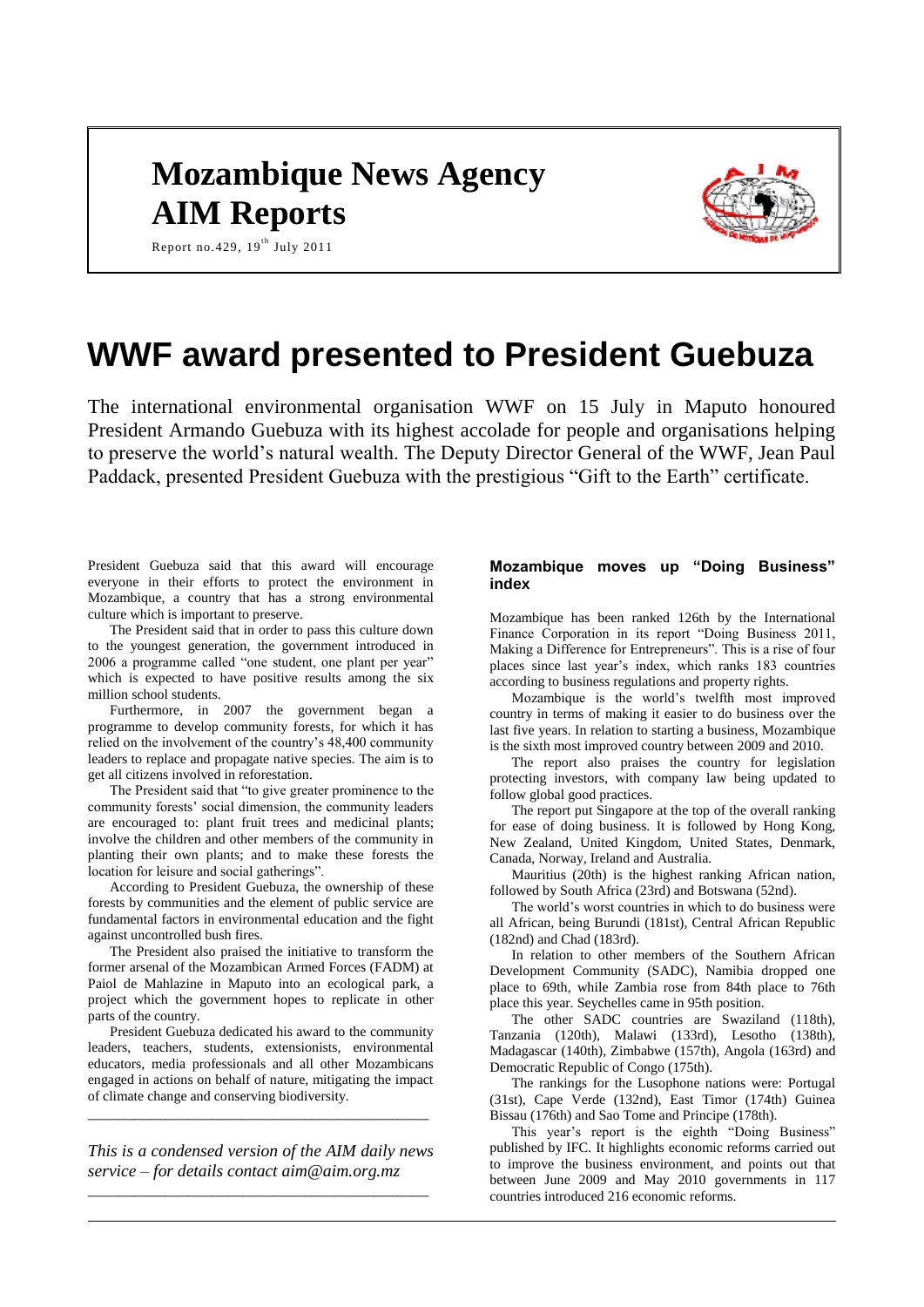# **SEA launched in Maputo**

Mozambique's Ministry for the Coordination Environmental Action (MICOA) on 14 July in Maputo launched a Strategic Environmental Assessment (SEA) of the country's coastal areas.

A Strategic Environmental Assessment is a process designed to ensure that environmental considerations are fully integrated into the preparation of development plans prior to their adoption.

According to the Environment Minister, Alcinda Abreu, this initiative, budgeted at \$2 million, will support sustainable development in Mozambique.

The minister stated that the Strategic Environmental Assessment "allows us to focus on key priorities in areas under great pressure in terms of demand for land for development initiatives".

In 2008 the Mozambican government decided to embark on the Strategic Environmental Assessment of the coastal areas as they are the location of a number of development projects. In addition, 70 per cent of the population live in the coastal areas, a factor that often results in conflicts between different stakeholders.

Alcinda Abreu explained that since the institutionalisation of Environmental Impact Assessments (EIAs) in 1977, a number of shortcomings has been exposed which are expected to be overcome with the new SEA.

According to the minister, over the next 12 months the company "IMPACTO" will carry out a consultative process in 42 districts in seven provinces.

## **Six rivers in Manica polluted by mining**

Six rivers in in Manica province have water unfit for human consumption because of pollution caused by illegal mining.

Pollution in the rivers Pungue, Lucite, Revue, Zambuzi, Nhacuarara and Chimeza poses a serious threat to public health and socio-economic development according to research carried out in the province.

The results of the research, contained in the report "The Impact of Small Scale Artisanal Mining", were presented on 14 July in Manica to policy makers including the Minister of Mineral Resources, Esperance Bias and the Governor of Manica, Ana Comoane.

The study points out that artisanal mining is causing silting in rivers, the extinction of aquatic species, and lead, mercury, arsenic, cobalt and nickel contamination.

Polluted water from these rivers is unfit for irrigation or livestock because of the harmful effects to the food chain.

The report warns that "the irrational use of water resources and the pollution of important water sources (rivers and lakes) could lead to a shortage of fresh water. Exposure to high levels of mercury can cause neurological disorders, particularly in children".

The report also warns of the impact of water pollution on agro-industry, noting that "the exposure of cattle and crops to mercury causes contamination to the food chain and restricts access to commercial markets that have zero tolerance of heavy metals".

The government is encouraging miners to gather together in associations so that they can access technical support to end the working methods that are so damaging to the environment.

In May a delegation of 16 people, including artisan miners from Manica province, went to South Africa to look at the sustainable exploitation of mineral resources.

## **Metro could be operational by 2013**

The network of overground metro trains and electric buses linking the cities of Maputo and Matola could start operating by the end of 2013 if the Government approves the feasibility study presented to it in Maputo on 16 July by the Italian company SALCEF.

The feasibility study covers the construction and operation of the overground metro and electric buses. It also looks at the installation of a multimodal system, where commuters would leave their personal vehicles in car parks and catch either electric buses or metro trains to their destinations.

According to the feasibility study, the whole system will be fully operational by 2026.

However, the in the first phase there will be a network of buses and metro trains liking Matola, Maputo and **Marracuene** 

Transport Minister Paulo Zucula said that the government would reply with detailed comments within a week.

The government will analyse whether the proposed system put forward in the feasibility study would meet the demands of commuters, prior to both parties returning to the negotiation table to discuss financial matters.

According to SALCEF, the implementation of the first phase is budgeted at \$955 million, of which 40 per cent will cover the cost of purchasing rolling stock, traffic management systems and safety equipment.

According to the projections in the feasibility study, a passenger would pay 50 meticais (about 1.5 dollars) for a single ticket to reach any destination in Maputo, Matola or Marracuene.

This project has the potential to help overcome the transport crisis in Maputo and Matola, which affects over 200,000 commuters daily.

## **Mozambique to return to self-sufficiency in cement**

The installation of new equipment in the cement factories in Matola and Dondo has been completed. As a result, Cimentos de Mocambique expects an end to cement imports.

The Commercial Director of Cimentos de Mocambique, Francisco Rafael, told the newspaper "Diario Mocambique" that during the installation work the company imported cement from Cimentos de Portugal (Cimpor).

Rafael revealed that the company will shortly improve the process for bagging cement at its factory in Nacala.

"After the end of the upgrade work at the factory in Nacala, the capacity will be created to supply the market in the south, centre and north of the country. The factory in Matola will supply the south with an average of 50,000 sacks daily. The factory in Dondo will supply 20,000 sacks for the centre of the country, and 15,000 sacks will be supplied for the north through the factory in Nacala", said Rafael.

He stated that "imports have already stopped, apart from some cement that was recently unloaded for the centre of the country".

Currently the country has five cement factories producing a total of 1.3 million tonnes annually.

Cimentos de Mocambique is the largest producer with an output of 600,000 tonnes per year. However, with the new equipment, production levels will increase to just over a million tonnes per year.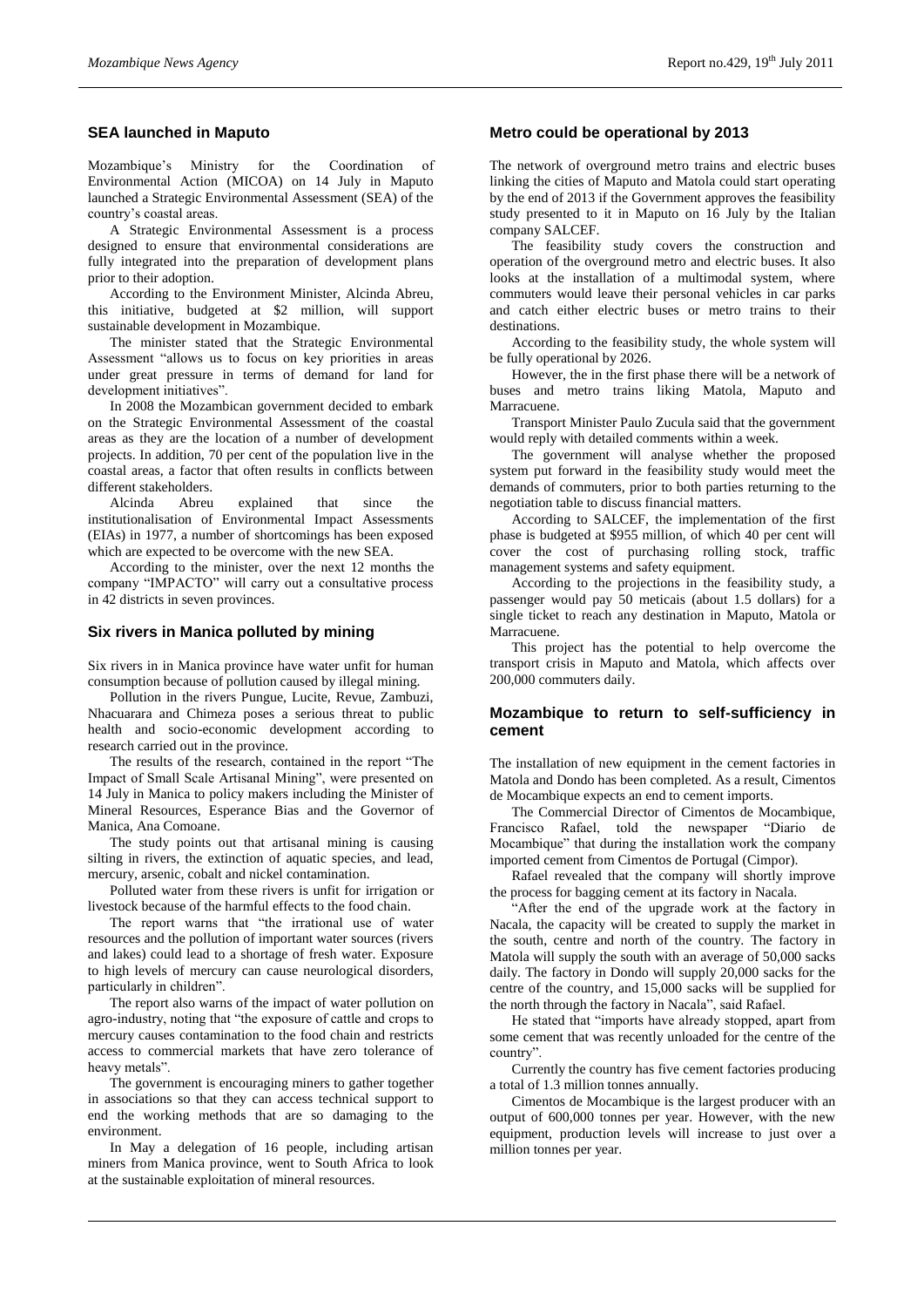## **Growing trade with China**

Trade between Mozambique and China rose to \$349 million during the first five months of this year, according to figures released by the Chinese Customs Bureau. This is an increase of 49 per cent compared with the same period last year.

Imports from China were \$271 million, up by 47 per cent, while exports to China rose 57 per cent to \$78 million.

According to the Macau-based agency Macauhub, trade between China and Portuguese speaking countries rose to \$43.09 billion, an increase of 32 per cent. China imported \$28.95 billion of goods and exports totalled \$14.14 billion.

Brazil is the largest Lusophone trading partner, with exports to China of \$18.2 billion and imports of \$11.73 billion. Angola is China's second largest Lusophone trading partner, mainly due to China's need to import oil. Exports to China totalled \$10.29 billion during the first five months of this year, with imports reaching \$950 million.

Portugal imported \$1.14 billion of goods, which is a 41 per cent increase on the same period in 2010. However, the country only exported \$381 million of goods to China, an increase of 27 per cent.

Globally China has a huge trade surplus, totalling \$13 billion in the month of May. However, it has a trading deficit with the Portuguese speaking world because of imports of oil from Angola, and oil, iron ore, and soya beans from Brazil.

#### **China donates 72 buses for Maputo**

The publicly owned Maputo bus company, TPM, on 14 July received 72 Yutong diesel buses worth 30 million yuan (about \$4.6 million) donated by the Chinese government.

Speaking at the ceremony where the buses were handed over to TPM, Ambassador Huang Songfu said that China is willing to help Mozambique in its fight against poverty.

Prime Minister Aires Ali called on TPM to improve the management of its stock of vehicles to make them last longer.

The Chinese government has promised to construct a workshop and send technicians to Mozambique to build TPM's maintenance capacity. There is also an agreement in place to provide spare parts for the buses.

These vehicles join the 50 gas powered buses recently received from the Indian manufacturer Tata.

#### **Road linking Beira with Zimbabwe to be rebuilt**

Minister of Public Works, Cadmiel Muthemba, on 13 July announced that the EN6 highway linking the city of Beira with the town of Machipanda on the border with Zimbabwe will be entirely rebuilt.

According to Muthemba the government is seeking finance for the work. However the cost will depend on whether the road is simply repaved, costing about \$30 million, or if the road is to be widened at a cost of around \$370 million.

The Ministry of Public Works has pre-approved nine road construction companies that will be asked to put in tender bids for the contract once the government decides on the exact specifications.

The highway EN6 links the port of Beira in Sofala province with the regional interior which includes Zimbabwe, Congo, Zambia, Malawi and Tanzania. More than 2,600 heavy goods vehicles use the road every day.

Last September Muthemba told a meeting with donors to the road sector that the EN6 would be leased to a private company, with revenue from tolls covering the cost of management and maintenance.

### **Construction of air traffic control tower completed**

The construction of a new air traffic control tower at Maputo International Airport has been completed, and the tower is expected to be operational by March next year once equipment has been installed.

The timetable for opening the control tower was given by the Minister of Transport and Communications, Paolo Zucula, on 11 July at the end of an official visit to the airport to monitor the expansion and modernisation programme.

During his visit the minister inspected the progress of the construction work on the new domestic terminal which began in March. The work is budgeted at \$36 million.

The contractor informed Zucula that the work is two months behind schedule. However, project manager Acacio Tuendue told reporters that, despite the delay, the work will be completed in September next year as initially planned.

The domestic terminal will occupy an area of 13,000 square metres, with two large and modern halls with the capacity to accommodate 580 passengers during peak hours. It will have 14 check-in counters, offices, shops, and other facilities.

In November last year the new international passenger terminal was inaugurated. The construction took 18 months, and cost \$75 million provided by China as a low interest loan.

The international terminal can now handle 900,000 passengers a year. It offers modern check-in facilities, and passengers can enter and leave aircraft by means of retractable gates, instead of walking across the apron.

#### **Dredging of Beira port almost complete**

Emergency dredging at the port of Beira is expected to be completed over the next few days, according to Rosario Mualeia, chairman of Mozambique's publicly owned rail and port company, CFM.

The dredging of the access channel began in July 2010 and has covered 22 kilometres, with two Japanese dredgers working non-stop to deepen the channel.

The dredging has cost  $€43$  million (\$61.3 million) of which €23 million came from the Mozambican government through a loan from the European Investment Bank (EIB), €10 million came from CFM, and a further  $€10$  million was donated by the Dutch government.

The international tender for this work was won by the Dutch company Van Oord Dredging and Marine Contractors. The work has been supervised by CFM itself with the assistance of a Dutch consultant company, DHV.

Once dredging is completed Beira port will be able to receive vessels up to Panamax size (60,000 tonnes), and will be able to service its clients 24 hours a day.

To stop the access channel from becoming blocked by silt again, CFM in January signed a contract with the Danish consortium JGH/RN (Johs. GRM-Hanssen and Rohde Nielsen) which includes the acquisition of a new dredging vessel.

This vessel is currently being built in Denmark at a cost of \$60 million, shared by the Mozambican government and the Danish International Development Agency (DANIDA). It is due to arrive in Beira within the next two years.

According to Rosario Mualeia, dredging of Maputo port has already been completed, allowing it to receive ships of up to 60,000 tonnes. Dredging of Maputo port began last September and has cost \$15 million.